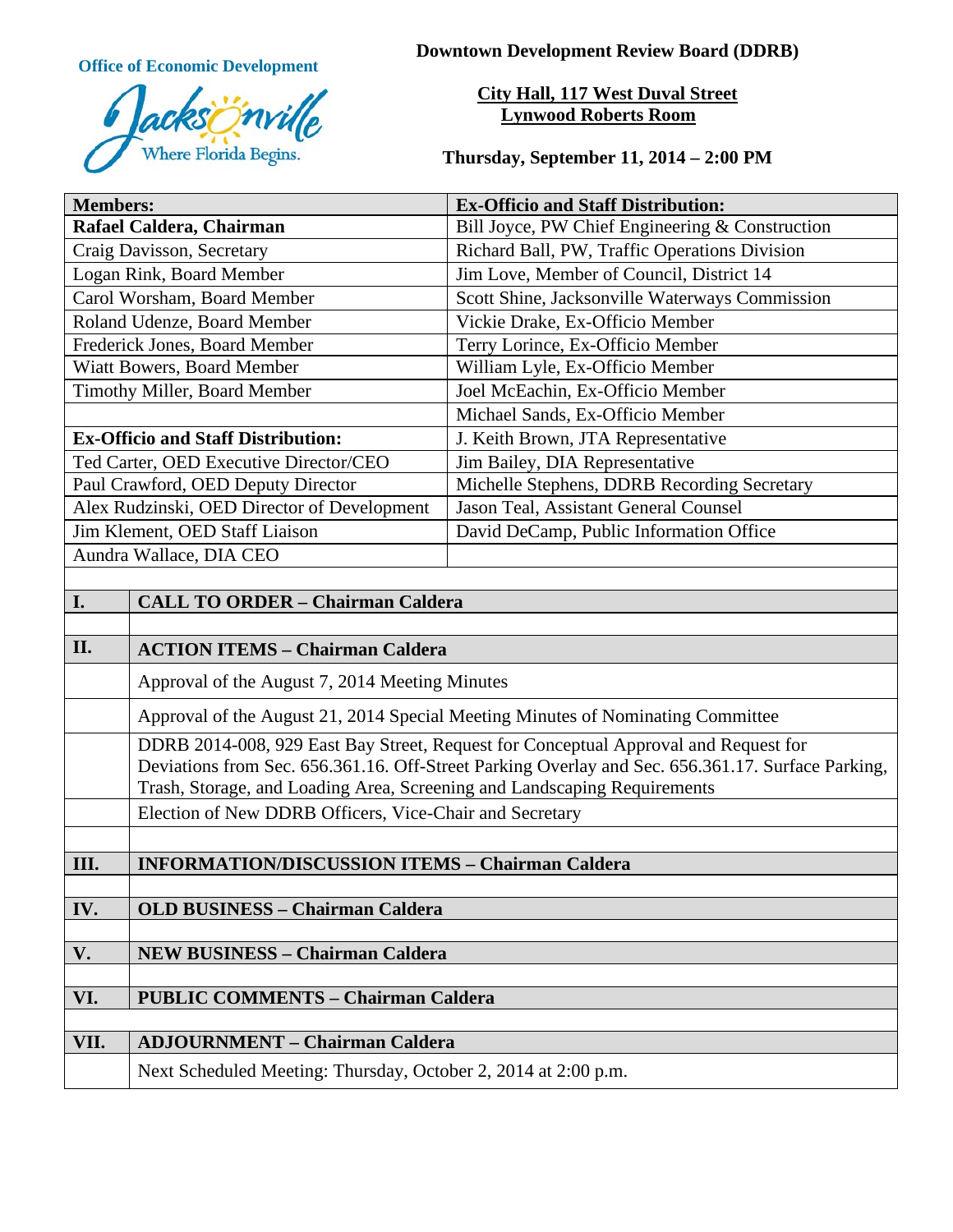

**Office of Economic Development**<br> **Downtown Development Review Board (DDRB) City Hall, 117 West Duval St. 1st Floor, Don Davis Room**

*Thursday, September 11, 2014 – 2:00 p.m.*

### *MEETING* **MINUTES**

**Board Members Present:** Chairman R. Caldera, T Miller, C. Worsham, and L. Rink; W. Bowers, and F. Jones

**Board Members Not Present:** R. Udenze, and C. Davisson

**OED/DIA Staff Present:** Jim Klement, Staff Liaison; Aundra Wallace, DIA CEO; Alex Rudzinski, OED Staff; and Michelle Stephens, Recording Secretary

**Representing Office of City Council:** Council Member Lori Boyer, District 5

**Representing Office of General Counsel:** Jason Teal

### **I. CALL TO ORDER**

A quorum was confirmed and Chairman Caldera called the meeting to order at approximately 2:05 p.m. He acknowledged the presence of Council Member Lori Boyer; Aundra Wallace DIA CEO; and Tony Allegretti, Executive Director of the Cultural Council.

Mr. Allegretti was present to extend a personal invitation for the Board to attend the Grand Opening of the 2013 Inaugural Sculpture Walk at Noon, Friday, September 12, 2014 followed by a guided tour at 6:00 pm in Main Street Park located at 325 North Main Street.

Chairman Caldera asked anyone wishing to speak on a particular project to complete a public speaker card and reminded Board members to disclose if they had any ex-parte communication with any of the applicants presenting projects today or conflicts of interest prior to the item being addressed by the Board.

#### **II. ACTION ITEMS**

### APPROVAL OF THE AUGUST 7, 2014 DDRB MEETING MINUTES

## **A MOTION WAS MADE BY BOARD MEMBER T. MILLER AND SECONDED BY BOARD MEMBER C. WORSHAM APPROVING THE AUGUST 7, 2014 DDRB MEETING MINUTES. THE MOTION PASSED UNANIMOUSLY 5-0-0.**

Board Member F. Jones arrived at the meeting after the approval of the August 7, 2014 meeting minutes.

## APPROVAL OF THE AUGUST 21, 2014 DDRB NOMINATING COMMITTEE MEETING **MINUTES**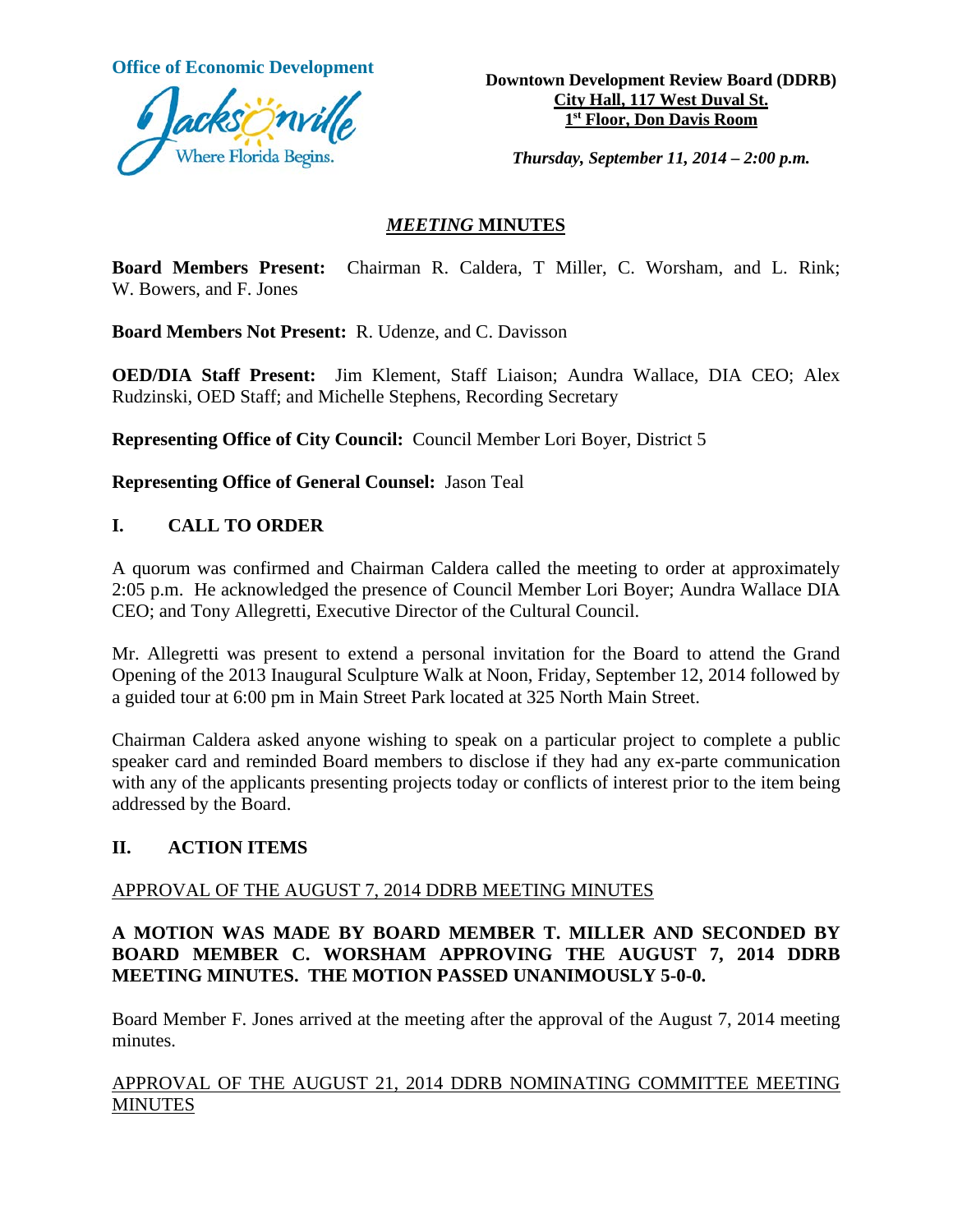## **A MOTION WAS MADE BY BOARD MEMBER F. JONES AND SECONDED BY BOARD MEMBER L. RINK APPROVING THE AUGUST 21, 2014 DDRB NOMINATING COMMITTEE MEETING MINUTES. THE MOTION PASSED UNANIMOUSLY 6-0-0.**

DDRB 2014-008, 929 EAST BAY STREET, REQUEST FOR CONCEPTUAL APPROVAL AND REQUEST FOR DEVIATIONS FROM SEC. 656.361.16. OFF-STREET PARKING OVERLAY AND SEC. 656.361.17. SURFACE PARKING, TRASH, STORAGE, AND LOADING AREA, SCREENING AND LANDSCAPING REQUIREMENTS

Mr. Klement reviewed the project report dated August 11, 2014. Mr. Klement introduced Mr. Wyman Duggan, Esq. with Rogers Towers who provided an overview of the project. Mr. Duggan introduced other members of the project team that were present to address any potential questions. Paul Grainger, with Iconic Real Estate Investments. His entity proposes to buy the building and be the landlord, which is currently under contract. Ben Davis, Intuition Ale Works, which will be the anchor tenant; Doug Skiles with EnVision Design is the landscape architect and civil engineer for the project; and Mike Kleinschmidt with Design Cooperative, are the architects for the project.

Mr. Duggan advised that the facility is not just for alcohol sales stressing that it is going to be an industrial brewing facility. The main activity for the facility is the brewing and distribution from the site. The retail will occur as well, but will not be the driver for the facility to operate.

The floor was open and closed for public comments (there were no comments from the public).

Board Member L. Rink advised that he would recuse himself from voting due to a conflict of interest (his firm is involved with the project).

The following were relative comments from the Board:

- Overall the Board was pleased with the project commenting that it was a great opportunity and catalytic project for downtown.
- Provides a great opportunity for public art suggesting to activate the space under the Hart Bridge Expressway.
- In reference to questions and comments related to bicycle accommodations, it was noted that there will be parking for bicycles because a lot of the current employees ride their bikes to work and they expect folks from the nearby surrounding area to ride their bikes to the facility.
- It was clarified that the parking area shown on slide 4 of the presentation dated August 11, 2014 would be developed even if the request for deviation to reduce the parking requirement from 64 to 0 to allow the parking area to be used for occasional pedestrian use in conjunction with outside retail activity was approved.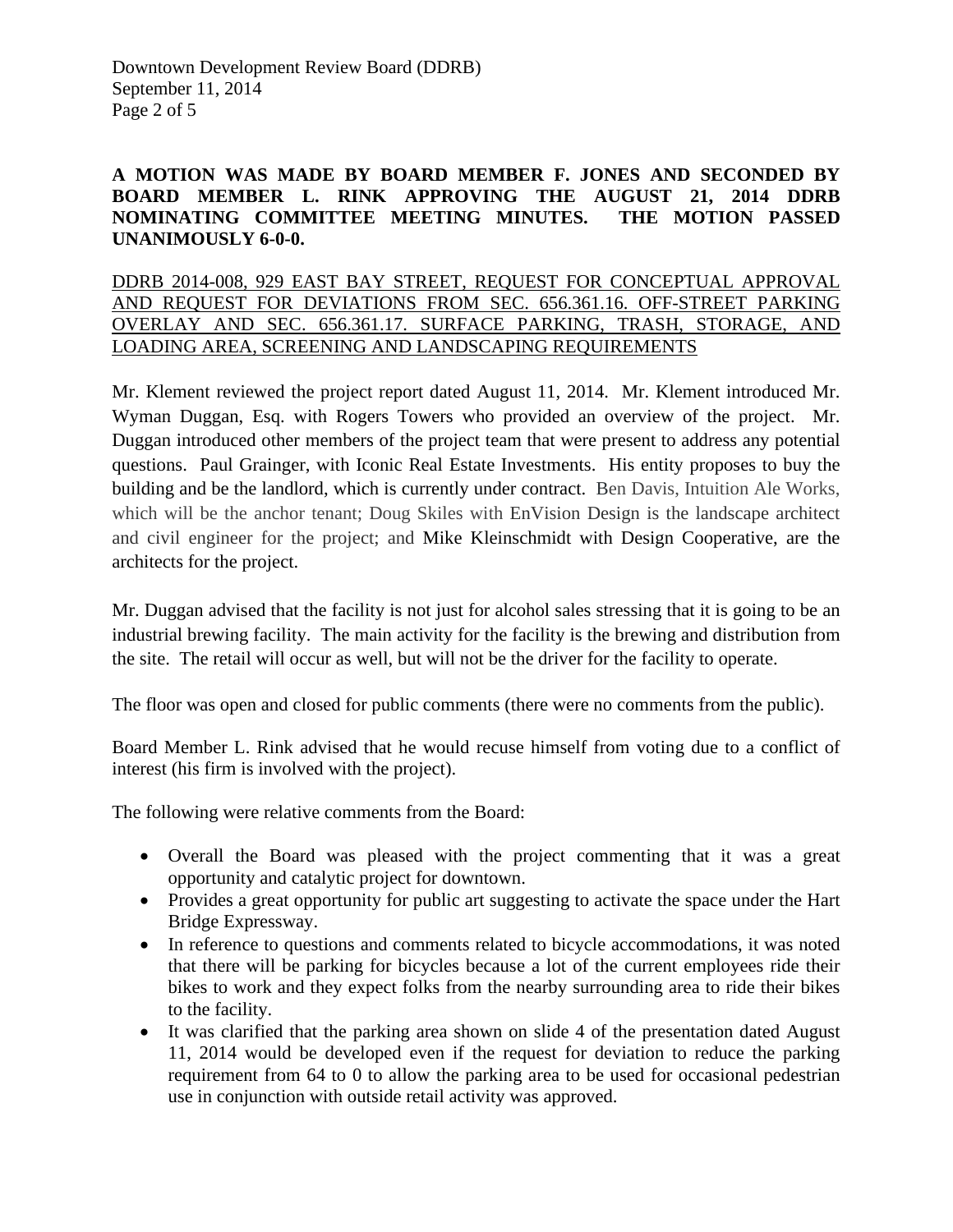- It was noted that Intuition Ale Works currently has 17 employees and because of the increase in manufacturing (added shifts) and retail they expect to possibly increase that number to 40.
- Question was asked regarding handicap parking when the parking would be zero (if approved) what would happen in regards to handicap parking spaces. Reply: Anyone with a handicap sticker or hanger is allowed to park at any metered space.
- Suggested that they go to zero and avoid being in a scenario to have to worry about policing it adding that there are plenty of parking opportunities in the nearby area.

Council Member Boyer noted that the Arena parking garage that is across from the baseball stadium and the arena and close to the subject facility has significant vacancy. Due to the vacancy, its revenue does not cover its debt service.

Council Member Boyer asked since the project was described as being a largely industrial facility asked about the location of a loading dock and area where the trucks will come in and out. Reply: The loading bay will be striped for the trucks near the silos (reference slide 4 of the presentation dated September 11, 2014). He added that there will be "No Parking Signs" between designated hours of the day when the deliveries and pick-ups occur.

Mr. Teal had the following comments/questions for the Board to consider.

- It was noted that the building has not been designated as a historic landmark.
- Commented referencing the 16 parking spaces on Forsyth Street as shown on slide 4 of the presentation dated September 11, 2014 that the understanding is that the proposed request for deviation is to go from 64 spaces down to 57, and then go down to zero during "special events." He asked what is going to happen to the 16 spaces. Reply: The deviation request is to go to the 41 on the "organic lot" and the permission, but not the obligation to provide the 16 and to go to zero at such time as they have an event that uses the "organic lot" space.
- Mr. Teal commented for the Board's consideration, we have to consider it as if the 16 spaces will never happen because in essence the Board is granting the authority for them to only be required to have 41 spaces during regular operation.
- Mr. Teal asked for clarification what the intent of the applicant is regarding when the parking would go to zero. He asked what events, if any in particular would drive the lot to zero. Reply: It would be at the discretion of the tenants.
- Mr. Teal noted that if it is at the discretion of the Board then the parking could go down to zero all the time.

**A MOTION WAS MADE BY BOARD MEMBER W. BOWERS AND SECONDED BY BOARD MEMBER F. JONES APPROVING DDRB 2014-006, 929 EAST BAY STREET GRANTING A DEVIATION FROM SECTION 656.361.16. OFF-STREET PARKING OVERLAY REDUCING THE PARKING REQUIREMENT FOR THE PROJECT FROM THE REQUIRED 64 VEHICLE SPACES TO 0 PARKING SPACES, ALLOWING AN OUTSIDE RETAIL FLEX-SPACE FOR**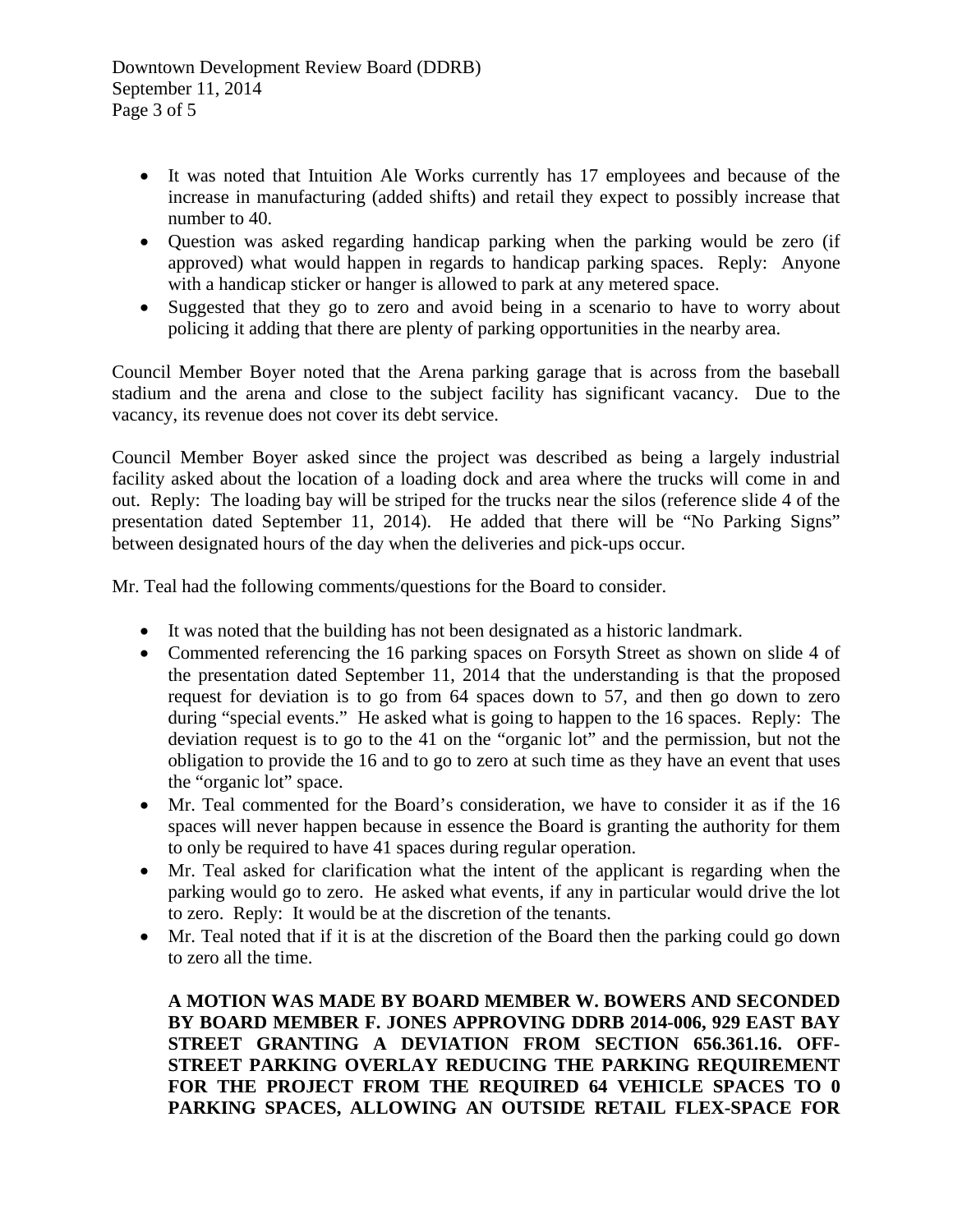**PEDESTRIAN ENGAGEMENT, SUBJECT TO THE DDRB RESERVING THE RIGHT TO RE-CONSIDER THE DEVIATION IN THE EVENT THAT IT IS DETERMINED SUBSTANTIAL MODIFICATIONS TO THE APPROVED CONCEPTUAL PLAN ARE PROPOSED FOR DDRB FINAL APPROVAL. THE MOTION UNANIMOUSLY PASSED 5-0-1.** BOARD MEMBER L. RINK ADVISED THAT HE WOULD RECUSE HIMSELF FROM VOTING DUE TO A CONFLICT OF INTEREST (HIS FIRM IS INVOLVED IN THE PROJECT).

**A MOTION WAS MADE BY BOARD MEMBER T. MILLER AND SECONDED BY BOARD MEMBER C. WORSHAM APPROVING DDRB 2014-006, 929 EAST BAY STREET GRANING A DEVIATION FROM SECTION 656.361.17. SURFACE PARKING, TRASH, STORAGE, AND LOADING AREA SCREENING AND LANDSCAPING REQUIREMENTS TO ALLOW AN ALTERNATIVE LANDSCAPE PLAN AS SHOWN ON PAGE 4 OF "929 EAST BAY STREET / INTUITION ALE WORKS" MASTER PLAN EXHIBITS, DATED SEPTEMBER 11, 2014, SUBJECT TO THE DDRB RESERVING THE RIGHT TO RE-CONSIDER THE DEVIATION IN THE EVENT THAT IT IS DETERMINED SUBSTANTIAL MODIFICATIONS TO THE APPROVED CONCEPTUAL PLAN ARE PROPOSED FOR DDRB FINAL APPROVAL. THE MOTION UNANIMOUSLY PASSED 5-0-1.** BOARD MEMBER L. RINK ADVISED THAT HE WOULD RECUSE HIMSELF FROM VOTING DUE TO A CONFLICT OF INTEREST (HIS FIRM IS INVOLVED IN THE PROJECT).

**A MOTION WAS MADE BY BOARD MEMBER F. JONES AND SECONDED BY BOARD MEMBER C. WORSHAM GRANTING CONCEPTUAL APPROVAL OF THE MASTER DEVELOPMENT PLANS FOR DDRB APPLICATION 2014-008, 929 EAST BAY STREET / INTUITION ALE WORKS. THE MOTION UNANIMOUSLY PASSED 5-0-1.** BOARD MEMBER L. RINK ADVISED THAT HE WOULD RECUSE HIMSELF FROM VOTING DUE TO A CONFLICT OF INTEREST (HIS FIRM IS INVOLVED IN THE PROJECT).

#### ELECTION OF NEW DDRB OFFICERS, VICE-CHAIR AND SECRETARY

Per Section 4.0 of the DDRB Bylaws, the Nominating Committee met on August 21, 2014. Board Member L. Rink and Board Member W. Bowers were appointed to the Nominating Committee at the August 7, 2014 DDRB meeting. Board Member L. Rink advised that the Nominating Committee nominated Board Member C. Davisson as Vice Chair and Board Member C. Worsham and W. Bowers as Secretary.

Board Member C. Worsham asked that her name be withdrawn as a nominee for Secretary.

The floor was open for additional nominations. There were no nominations from the Board Members present.